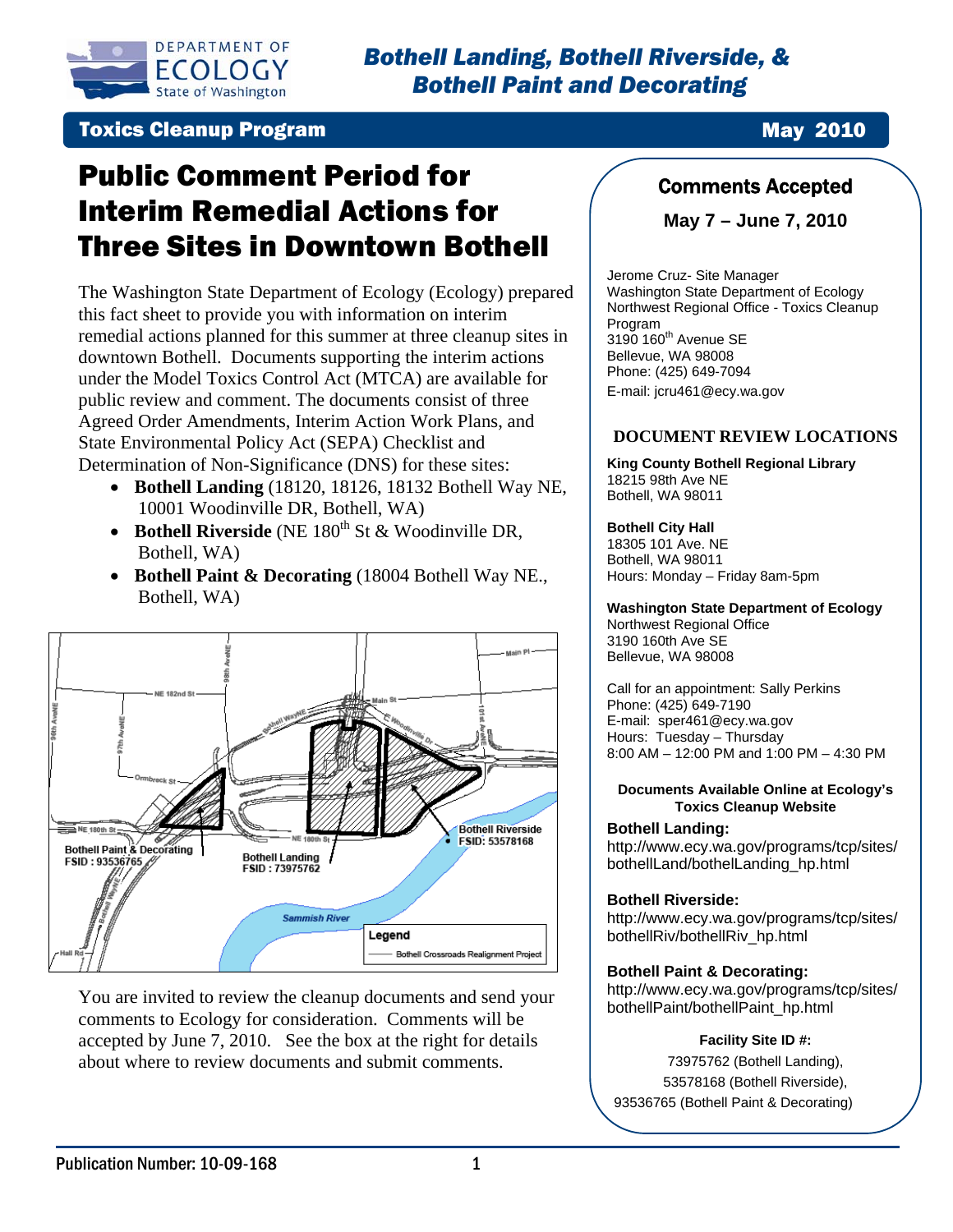# Bothell Landing, Bothell Riverside, and Bothell Paint & Decorating

## Agreed Order Amendments and Interim Actions

The original Agreed Orders for the three cleanup complete a Remedial Investigation/Feasibility Study sites require the City of Bothell (Bothell) to (RI/FS) and Draft Cleanup Action Plan (DCAP) for each site. These Orders are being amended to include interim remedial actions for these sites.

The City of Bothell's Crossroads Project requires realignment will pass through the three sites. To take realignment, the Agreed Orders have been amended realigning SR (State Routes) 522 and 527. The advantage of the construction season for this to conduct interim cleanup actions before or during road construction. Sources of soil and groundwater contamination will be cleaned up using permanent solutions as much as possible at critical contaminated areas at these properties.

The amended Agreed Orders will remain open in order to evaluate data gaps, collect RI/FS data, and to complete the RI/FS and DCAP after completion of the interim actions.

## State Environmental Policy Act (SEPA) Checklist and Determination of Non-Significance (DNS)

The SEPA environmental checklist and Determination of Non-Significance (DNS) are also checklist evaluates potential environmental impacts Ecology has reviewed this checklist and determined available for public review at this time. This if these interim cleanup actions are conducted. that no significant adverse environmental impacts will be caused by these interim remedial actions.

## Bothell Landing (Facility ID#: 73975762)

## Site Background:

Initially, the City of Bothell acquired a portion of this site for roadway widening and construction of a small park (Rotunda Park). Development of this area in 1998 included removing five underground

storage tanks and approximately 385 tons of petroleum contaminated soil.

Two gasoline service stations were formerly located on the north and northeast portions of the Bothell . associated with the five underground storage tanks Petroleum hydrocarbons and associated contaminants Landing site. One of the stations was likely in soil and groundwater, and chlorinated solvents in ground water are the primary known contaminants of concern at this time. Chlorinated volatile organic compounds were detected in ground water samples at other portions of the property.

## Proposed Interim Action:

The interim action at the Bothell Landing site will consist chiefly of excavation and proper off-site from the excavation to confirm that the remaining soil complies with cleanup levels and the excavation Compound (ORC) to remediate dissolved petroleum compounds in the area. Groundwater will continue to disposal of petroleum contaminated soil at the northern portion of the site. Soil will be sampled will be backfilled with clean material. The groundwater will be treated with Oxygen Release be sampled for approximately a year to monitor groundwater quality at the site.

An Interim Action Work Plan is available describing the interim remedial actions that will be performed.

## Bothell Riverside (Facility ID #: 53578168)

## Site Back ground

The site contained a former gasoline service station. Petroleum impacted soil and ground water were property boundary. Solid waste including discarded Approximately 4,500 yards of petroleum impacted soil were excavated, treated on-site, and returned to found chiefly at the northwestern portion of the containers of motor oil, anti-freeze, and transmission fluid were also found in this area. the excavation in the early 1990s. The soil that was returned to the excavation did not meet state cleanup standards.

An environmental study in 2008 documented the

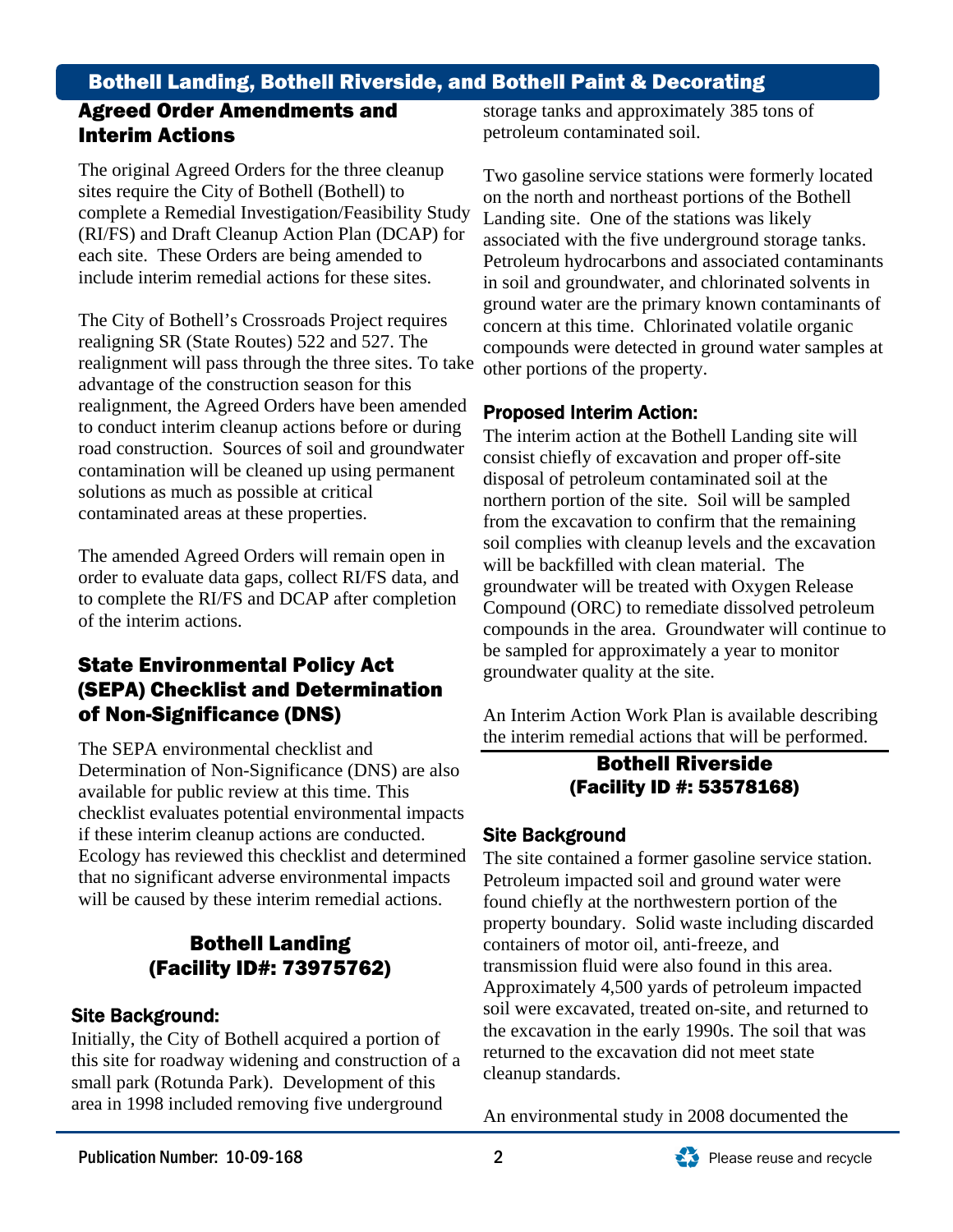## Bothell Landing, Bothell Riverside, and Bothell Paint & Decorating

presence of petroleum contaminants in the soil as well as chlorinated solvents in the ground water at levels of potential concern.

#### Proposed Interim Action:

The interim action at the Bothell Riverside site will consist chiefly of excavation and proper off-site contaminated soil and other associated contaminated soils at the northwestern portion of the site. Soil will approximately a year to monitor groundwater quality disposal of petroleum hydrocarbon (lube oil) be sampled from the excavation to confirm that the remaining soil complies with cleanup levels and the excavation will be backfilled with clean material. Groundwater will continue to be sampled for at the site.

An Interim Action Work Plan is available describing the interim remedial actions that will be performed.

## Bothell Paint & Decorating (Facility ID #: 93536765)

#### **Site Background**

This site was previously used by a sandblasting contractor and contained at least one underground property. A hole was noted in the tank at the time of removal, and petroleum was present on the excavation during tank removal contained gasolinerange petroleum hydrocarbons above certain state petroleum storage tank. In 1998, a 1,000-gallon underground storage tank was removed near the northeast corner of the west building on the surface of ground water in the excavation. A soil sample collected from the sidewall of the standards.

Environmental investigations conducted in February 2008 at an area adjacent to the former leaking underground storage tank detected low concentrations of volatile organic compounds below state cleanup standards for ground water.

Additionally, a portion of the property was used for sandblasting activities. Shallow soils in that area contained petroleum hydrocarbons and metals

exceeding certain state standards. One soil sample

contained high amounts of cadmium. One ground water sample contained arsenic concentrations exceeding state standards.

Petroleum hydrocarbons and metals in soil, and chlorinated solvents and metals in ground water are . the primary contaminants of concern at this time

#### Proposed Interim Action:

The interim action at the Bothell Paint  $&$  Decorating site will consist chiefly of excavation and proper offmaterial. Groundwater will continue to be sampled for approximately a year to monitor groundwater site disposal of soil contaminated with metals such as Arsenic, Barium, Lead, Chromium, Cadmium, and Mercury as well as petroleum products. Soil samples collected from the excavation area will confirm that the remaining soil meet cleanup levels. The excavation area will be backfilled with clean quality at the site.

An Interim Action Work Plan is available describing ground the interim remedial actions that will be performed.

### What Happens Next?

After the 30-day public comm ent period, Ecology will review all comm ents received and assess how to best address public concerns. A public meeting is not planned for this site, however, one will be held if ten or more people request a public meeting.

If you wish to be added to the mailing list for this site, please contact Nancy Lui at nlui461@ecy.wa.gov or (425) 649-7117. In the subject line, please indicate Bothell Landing/Riverside/Paint & Decorating mailing list.